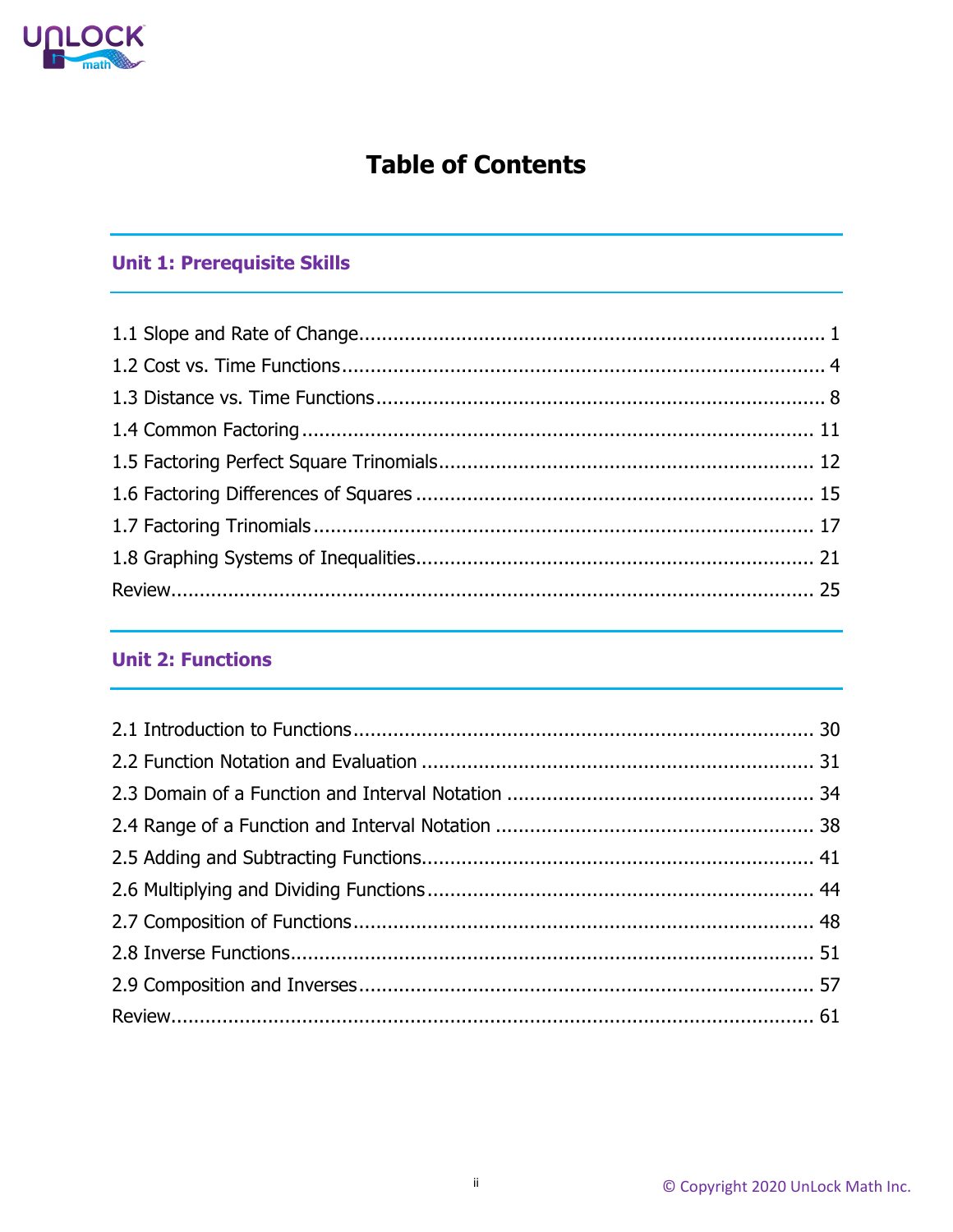

### **Unit 3: Polynomials**

### **Unit 4: Polynomials II**

### **Unit 5: Rational Functions**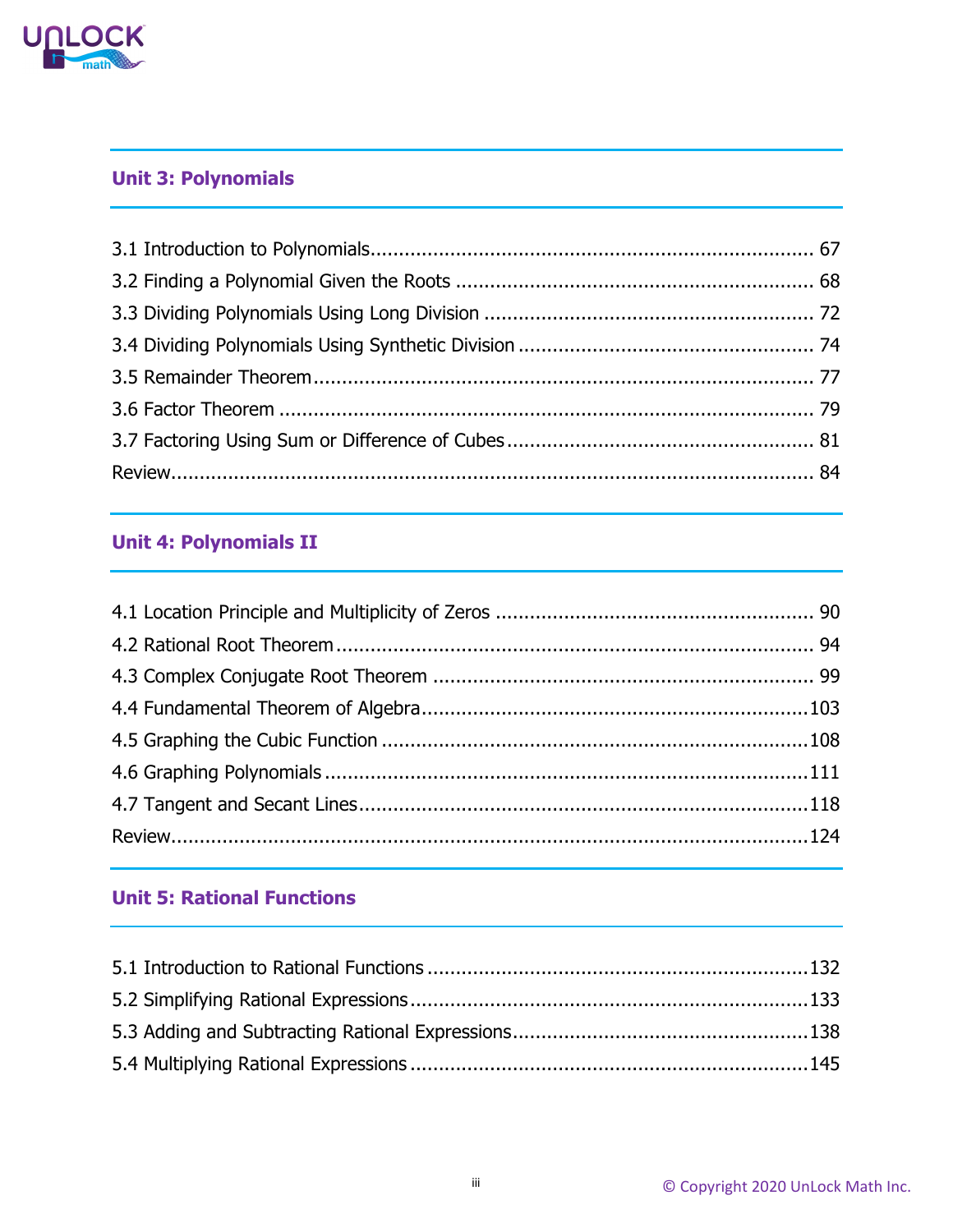

### **Unit 6: Properties of Logarithms**

## **Unit 7: Exponential and Logarithmic Functions**